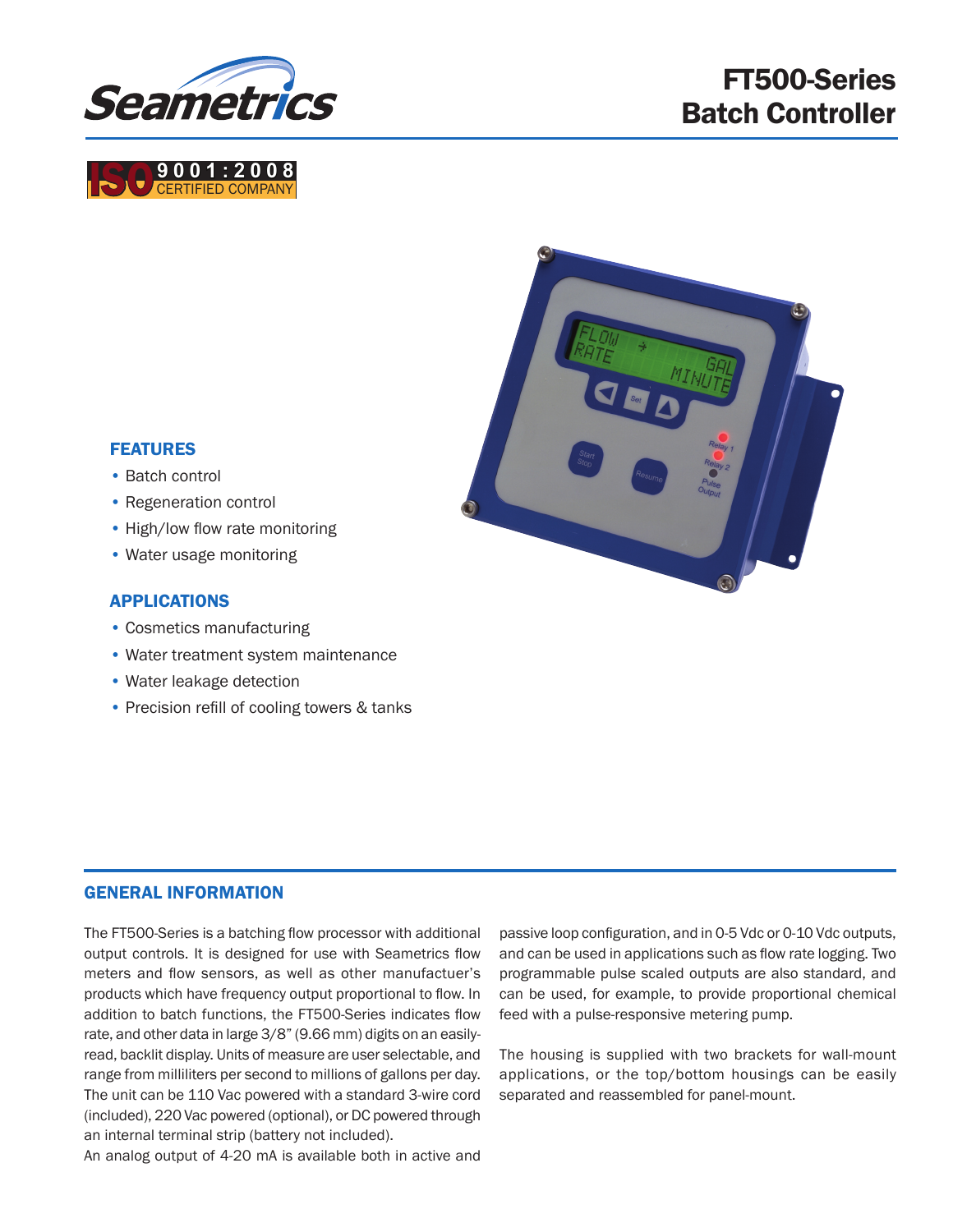

## FEATURES

| Display                                     |                         |
|---------------------------------------------|-------------------------|
| <b>Setting Keys</b>                         |                         |
| <b>Indicator Lights</b>                     |                         |
| *Can be ordered cross-drilled for seal wire | Start<br>Stop<br>Output |

#### SPECIFICATIONS\*

| <b>Power</b>            | 115 Vac, 50/60 Hz @ 125 mA, 12 Vdc @ 750 mA or 10-16 Vdc (220 Vac optional)                                                                        |  |
|-------------------------|----------------------------------------------------------------------------------------------------------------------------------------------------|--|
| <b>Temperature</b>      | $32^{\circ}$ - 130 $^{\circ}$ F (0 $^{\circ}$ - 55 $^{\circ}$ C)                                                                                   |  |
| <b>Enclosure</b>        | Precision cast aluminum, NEMA 4X, panel or wall mount configuration                                                                                |  |
| <b>Batch Outputs</b>    | Two form C (SPDT) relays, 115 Vac 6A max                                                                                                           |  |
| <b>Max Pulse Output</b> | 100 mA at 60 Vac/Vdc, opto-isolated, open-collector                                                                                                |  |
| <b>Memory Type</b>      | Non-volatile EEPROM with auto-backup                                                                                                               |  |
| <b>Sensor Power</b>     | 12 Vdc, 10 mA                                                                                                                                      |  |
| <b>Display</b>          | Totalizer = $8$ digit Rate = $5$ digit, backlit                                                                                                    |  |
| <b>Units</b>            | Volume = Gallons, cubic feet, cubic meters, millions of gallons, milliliters, fluid ounces, pounds, liters<br>Time = Seconds, minutes, hours, days |  |
| <b>Analog Output</b>    | 4-20 mA passive opto-isolated; 4-20 mA active; 0-5 Vdc, or 0-10 Vdc                                                                                |  |
| <b>Sensor Input</b>     | 1-1000 Hz, ESD protected, interfaces to current sinking sensor output                                                                              |  |
| <b>Environmental</b>    | NEMA 4X                                                                                                                                            |  |
| <b>Setup Memory</b>     | Non-volatile EEPROM, auto-backup                                                                                                                   |  |

*\*Specifications subject to change • Please consult our website for current data (www.seametrics.com).*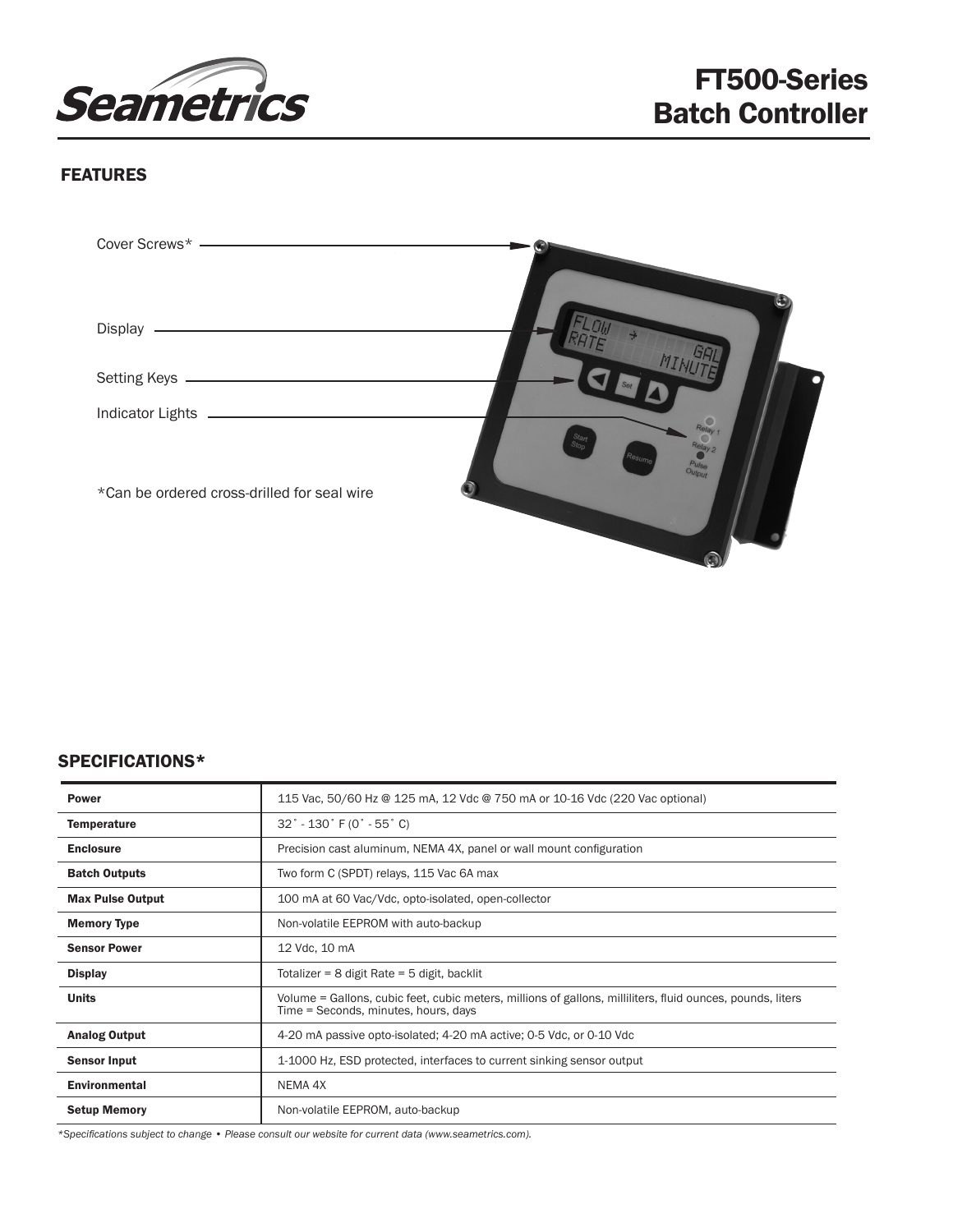

# FT500-Series Batch Controller

#### > FT520 Batch Controller

In Batch Processing Mode, the display indicates a flow rate on the top line, and one of three configurations on the bottom line: an accumulated total flow (resettable), accumulated batch flow, or batch process bar graph. The batch output is controlled via two relays. The main relay starts and stops the batch as a set, or the auxiliary "prewarn" relay can be used to operate a second valve. This allows increased accuracy by engaging a staged shut off at the end of the batch.

Settings are:

- SET Batch Size
- SET Prewarn Size
- SET Flow volume units
- SET Rate of flow in time base
- SET Decimal from whole numbers, to tenths, to hundreths
- SET K-factor
- SET Pulse (scaled) Output 1
- SET Pulse (scaled) Output 2
- SET 20 mA Rate for maximum estimated flow
- Clear Total

#### > FT520-84 Filter Regeneration

In Filter Regeneration Mode, the display indicates a flow rate on the top line, and one of two configurations on the bottom line: an accumulated total flow (resettable), or batch process remainder. The regeneration process is initiated by setting a target volume, a set value for regeneration time as well. A single relay or alternate relay setting allows control of either single tank or alternating dual tank systems.

Settings are:

- SET Flow volume units
- SET Rate of flow in time base
- SET Decimal for rate and total to two decimals
- SET K-factor
- SET Pulse (scaled) Output 1
- SET Pulse (scaled) Output 2
- SET 20 mA Rate for maximum estimated flow
- SET Regeneration Volume
- SET Regeneration Time in seconds (3 digits)
- SET Relay Mode to one or alternate relays
- Clear Total

the top line, and on the bottom line, an accumulated total flow (resettable). The user sets a minimum and maximum flow rate, and if the flow exceeds the min/max paramenter, relay1 or relay2 will close. The output relay will stay latched until the flow rate increases/decreases back between the min/max settings.

Settings are:

- SET Flow volume units
- SET Rate of flow in time base
- SET Decimal for rate and total to two decimals
- SET K-factor
- SET Pulse (scaled) Output 1
- SET Pulse (scaled) Output 2
- SET 20 mA Rate for maximum estimated flow
- SET Low Flow Alarm
- SET Hi Flow Alarm
- Clear Total

#### > FT522 Usage Monitor

In Usage Monitor Mode, the display indicates one of two configurations: an elapsed time and elapsed flow, and a flow rate and accumulated total flow (resettable). A time period is set to monitor for a set maximum total flow. If the total flow is reached within the set time, an output relay is closed. The output relay stays latched until the system either resets automatically after the set time, or is reset manually via Stop/ Start. A reset condition clears the elapsed time and flow, but not the accumulated total flow.

Settings are:

- SET Flow volume units
- SET Rate of flow in time base
- SET Decimal for rate and total to two decimals
- SET K-factor
- SET Pulse (scaled) Output 1
- SET Pulse (scaled) Output 2
- SET Time Period from 01-48 hours
- SET Alarm Reset to automatic or manual
- SET Alarm Point in Flow (8 digits)
- SET 20 mA Rate for maximum estimated flow
- Clear Total

#### > FT520-86 Flowrate Alarm

In Flowrate Alarm Mode, the display indicates a flow rate on